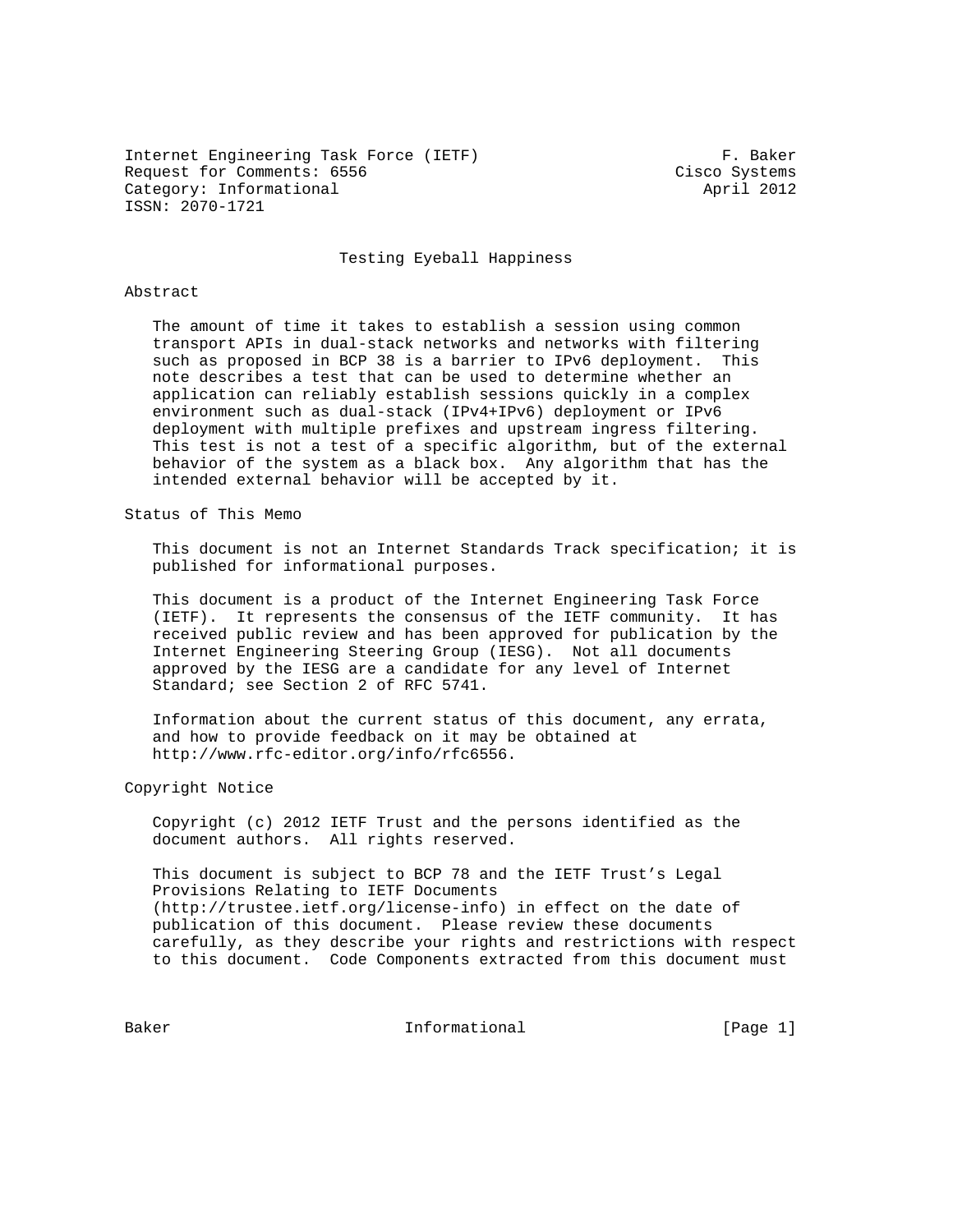include Simplified BSD License text as described in Section 4.e of the Trust Legal Provisions and are provided without warranty as described in the Simplified BSD License.

# Table of Contents

| 2. Measuring Eyeball Happiness 3                |  |
|-------------------------------------------------|--|
| 2.1. Happy Eyeballs Test-Bed Configuration 4    |  |
| 2.2. Happy Eyeballs Test Procedure 5            |  |
| 2.3. Metrics for Happy Eyeballs 7               |  |
| 2.3.1. Metric: Session Setup Interval 7         |  |
| 2.3.2. Metric: Maximum Session Setup Interval 8 |  |
| 2.3.3. Metric: Minimum Session Setup Interval 8 |  |
| 2.3.4. Descriptive Metric: Attempt Pattern 9    |  |
| Security Considerations 9                       |  |
| 4.                                              |  |
| 5 <sub>1</sub>                                  |  |
|                                                 |  |
| 5.2. Informative References 10                  |  |

# 1. Introduction

 The Happy Eyeballs [RFC6555] specification notes an issue in deployed multi-prefix IPv6-only and dual-stack networks, and proposes a correction. [RFC5461] similarly looks at TCP's response to so-called "soft errors" (ICMP host and network unreachable messages), pointing out an issue and a set of possible solutions.

 In a dual-stack network (i.e., one that contains both IPv4 [RFC0791] and IPv6 [RFC2460] prefixes and routes), or in an IPv6-only network that uses multiple prefixes allocated by upstream providers that implement BCP 38 ingress filtering [RFC2827], the fact that two hosts that need to communicate have addresses using the same architecture does not imply that the network has usable routes connecting them, or that those addresses are useful to the applications in question. In addition, the process of establishing a session using the sockets API [RFC3493] is generally described in terms of obtaining a list of possible addresses for a peer (which will normally include both IPv4 and IPv6 addresses) using getaddrinfo() and trying them in sequence until one succeeds or all have failed. This naive algorithm, if implemented as described, has the side effect of making the worst case delay in establishing a session far longer than human patience normally allows.

Baker **Informational** [Page 2]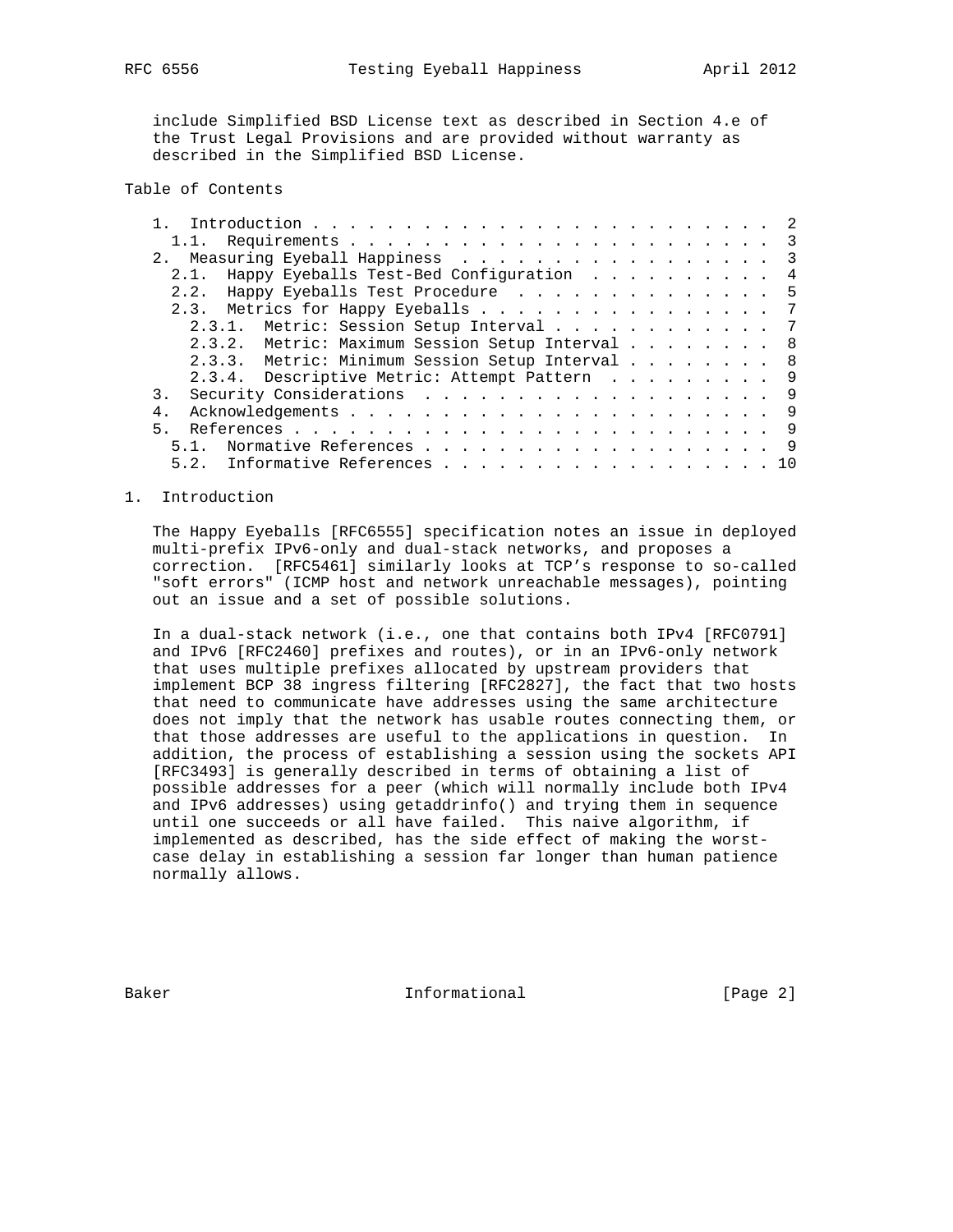This has the effect of discouraging users from enabling IPv6 in their equipment or content providers from offering AAAA records for their services.

 This note describes a test to determine how quickly an application can reliably open sessions in a complex environment, such as dual stack (IPv4+IPv6) deployment or IPv6 deployment with multiple prefixes and upstream ingress filtering. This is not a test of a specific algorithm, but a measurement of the external behavior of the application and its host system as a black box. The "happy eyeballs" question is this: how long does it take an application to open a session with a server or peer, under best-case and worst-case conditions?

 The methods defined here make the assumption that the initial communication setup of many applications can be summarized by the measuring the DNS query/response and transport-layer handshaking, because no application-layer communication takes place without these steps.

 The methods and metrics defined in this note are ideally suited for laboratory operation, as this affords the greatest degree of control to modify configurations quickly and produce consistent results.

 However, if the device under test is operated as a single user with limited query and stream generation, then there's no concern about overloading production network devices with a single "set of eyeballs". Therefore, these procedures and metrics MAY be applicable to a production network application, as long as the injected traffic represents a single user's typical traffic load, and the testers adhere to the precautions of the relevant network with respect to re configuration of devices in production.

## 1.1. Requirements

 The key words "MUST", "MUST NOT", "REQUIRED", "SHALL", "SHALL NOT", "SHOULD", "SHOULD NOT", "RECOMMENDED", "MAY", and "OPTIONAL" in this document are to be interpreted as described in [RFC2119].

2. Measuring Eyeball Happiness

 This measurement determines the amount of time it takes an application to establish a session with a peer in the presence of at least one IPv4 and multiple IPv6 prefixes and a variety of network behaviors. ISPs are reporting that a host (Mac OS X, Windows, Linux, FreeBSD, etc.) that has more than one address (an IPv4 and an IPv6 address, two global IPv6 addresses, etc.) may serially try addresses, allowing each TCP setup to expire, taking several seconds for each

Baker Informational [Page 3]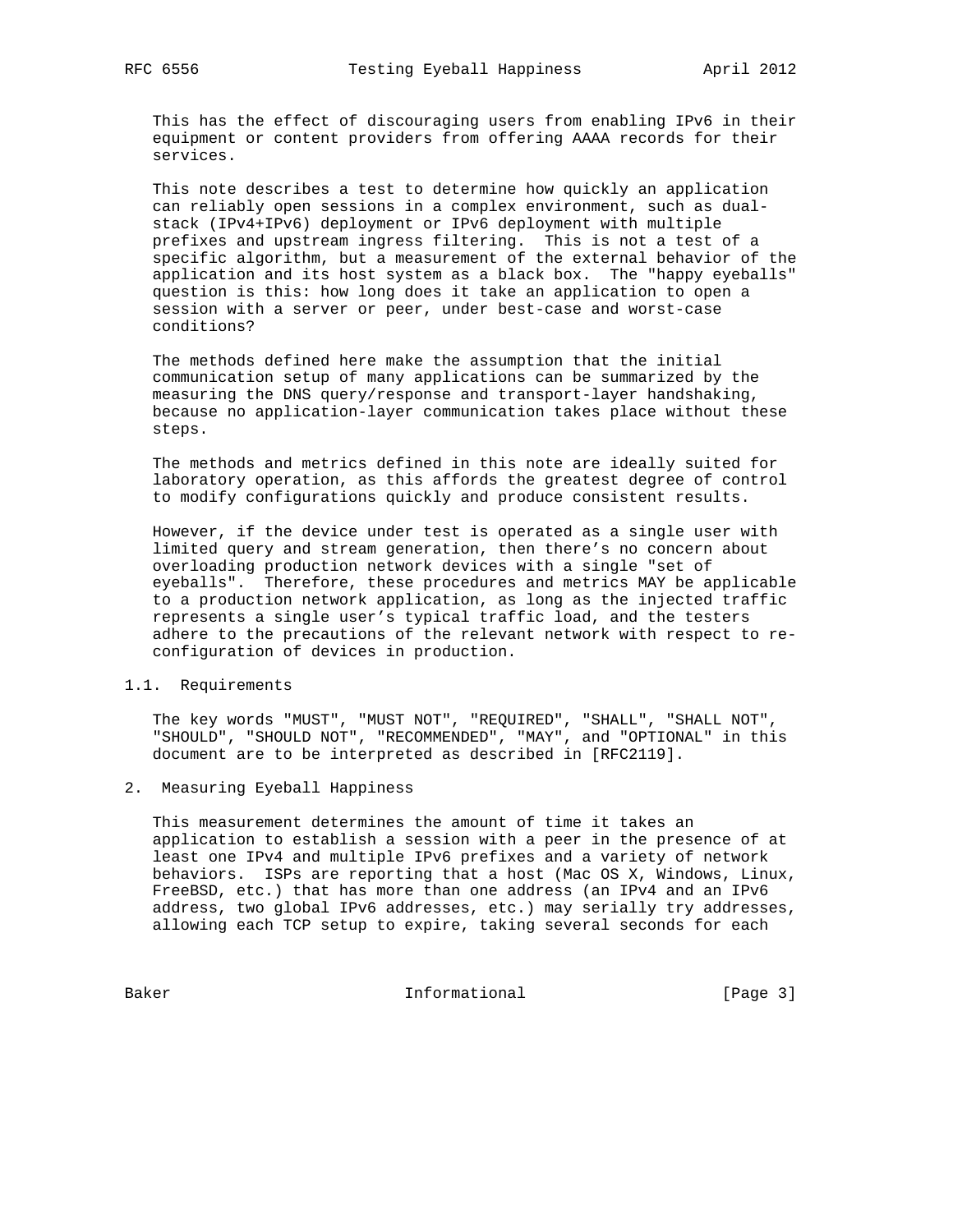attempt. There have been reports of lengthy session setup times - in various application and OS combinations, anywhere from multi second to half an hour -- as a result. The amount of time necessary to establish communication between two entities should be approximately the same regardless of the type of address chosen or the viability of routing in the specific network; users will expect this time to be consistent with their current experience (else, happiness is at risk).

#### 2.1. Happy Eyeballs Test-Bed Configuration

 The configuration of equipment and applications is as shown in Figure 1.

 +--------+ | |198.51.100.0/24 |Protocol| |192.0.2.0/24 |2001:db8:0:2::/64 |Analyzer+-+2001:db8:1:0::/64 |2001:db8:1:4::/64 +--------+ |2001:db8:0:1::/64 |2001:db8:2:4::/64 | | +-----+ | | +-----+  $|$ Alice+-+  $+$  +-+ Bob  $|$  +-----+ | +-------+ +-------+ | +-----+ +-+Router1| |Router2+-+ +-----+ | +-----+-+ +-+-----+ | | DNS +-+ | | | +-----+ | -+------+- |  $\begin{array}{|c|c|c|c|c|}\n\hline\n203.0.113.0/24 & \hline\n\end{array}$  $\begin{array}{|c|c|c|c|c|} \hline \rule{0pt}{12pt} & \rule{0pt}{12pt} 2001 \text{:} \text{db8:0:3}: \text{:} \text{/}64 & \end{array}$ 

 Alice is the unit being measured, the computer running the process that will establish a session with Bob for the application in question. DNS is represented in the diagram as a separate system, as is the protocol analyzer that will watch Alice's traffic. This is not absolutely necessary; if one computer can run tcpdump and a DNS server process -- and for that matter, can subsume the routers - that is acceptable. The units are separated in the test for purposes of clarity.

 On each test run, configuration is performed in Router 1 to permit only one route to work. There are various ways this can be accomplished, including but not limited to installing:

- o a filter that drops datagrams to Bob resulting in an ICMP "administratively prohibited",
- o a filter that silently drops datagrams to Bob,

Baker **Informational Informational** [Page 4]

Figure 1: Generic Test Environment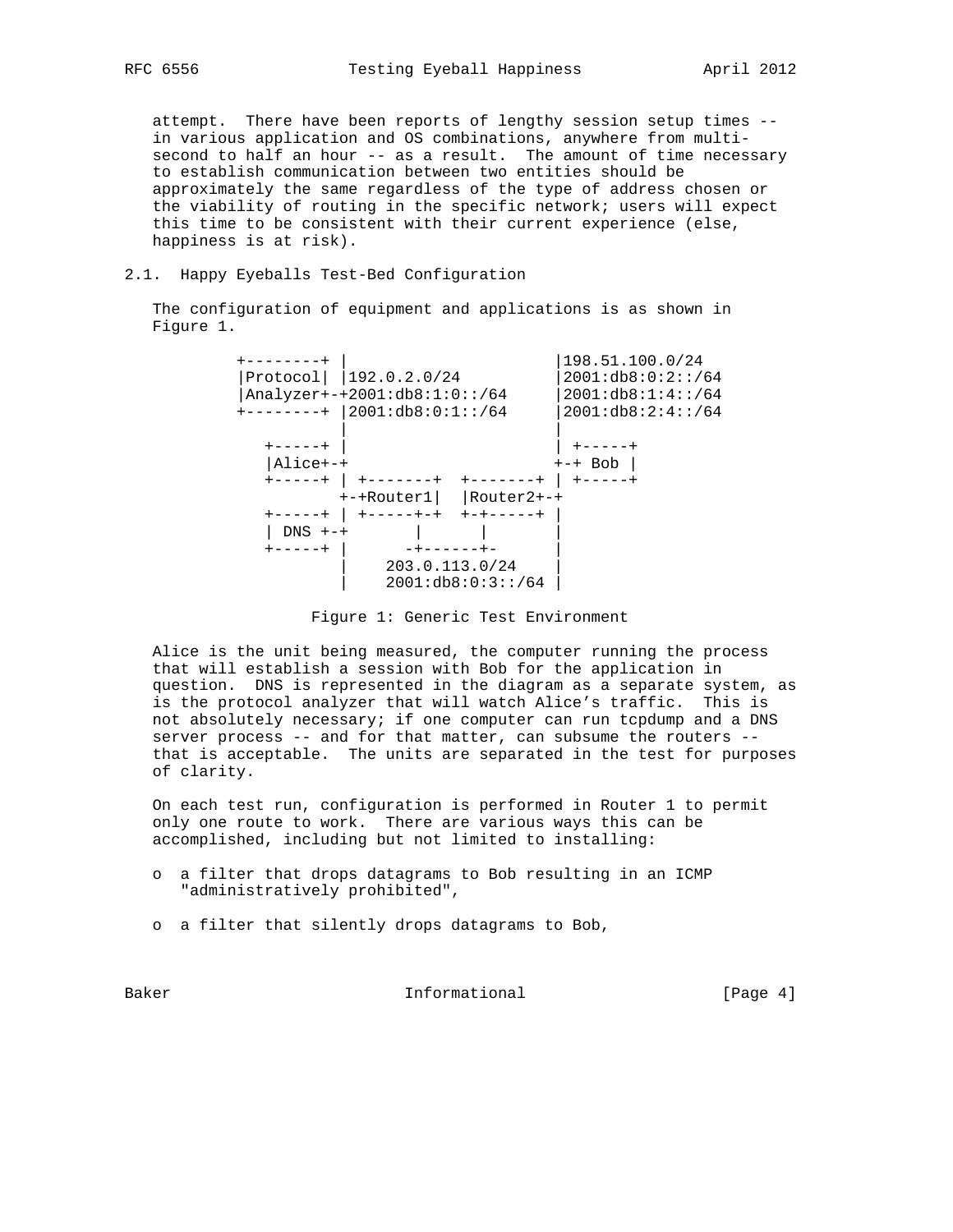- o a null route or removing the route to one of Bob's prefixes, resulting in an ICMP "destination unreachable", and
- o a middleware program that responds with a TCP RST.
- o Path MTU issues

 The Path MTU Discovery [RFC1191] [RFC1981] matter requires some explanation. With IPv6, and with IPv4, when "Do Not Fragment" is set, a router with a message too large for an interface discards it and replies with an ICMPv4 "Destination Unreachable: Datagram Too Big" or ICMPv6 "Packet Too Big". If this packet is lost, the source doesn't know what size to fragment to and has no indication that fragmentation is required. A configuration for this scenario would set the MTU on 203.0.113.0/24 or 2001:db8:0:3::/64 to the smallest allowed by the address family (576 or 1280) and disable generation of the indicated ICMP message. Note that [RFC4821] is intended to address these issues.

 The tester should try different methods to determine whether variances in this configuration make a difference in the test. For example, one might find that the application under test responds differently to a TCP RST than to a silent packet loss. Each of these scenarios should be tested; if doing so is too difficult, the most important is the case of silent packet loss, as it is the worst case.

# 2.2. Happy Eyeballs Test Procedure

 Consider a network as described in Section 2.1. Alice and Bob each have a set of one or more IPv4 and two or more IPv6 addresses. Bob's are in DNS, where Alice can find them; Alice's and others' may be there as well, but they are not relevant to the test. Routers 1 and 2 are configured to route the relevant prefixes. Different measurement trials revise an access list or null route in Router 1 that would prevent traffic Alice->Bob using each of Bob's addresses. If Bob has a total of N addresses, we run the measurement at least N times, permitting exactly one of the addresses to enjoy end-to-end communication each time. If the DNS service randomizes the order of the addresses, this may not result in a test requiring establishment of a connection to all of the addresses; in this case, the test will have to be run repeatedly until in at least one instance a TCP SYN or its equivalent is seen for each relevant address. The tester either should flush the resolver cache between iterations, to force repeated DNS resolution, or should wait for at least the DNS RR TTL on each resource record. In the latter case, the tester should also observe DNS re-resolving; if not, the application is not correctly using DNS.

Baker Informational [Page 5]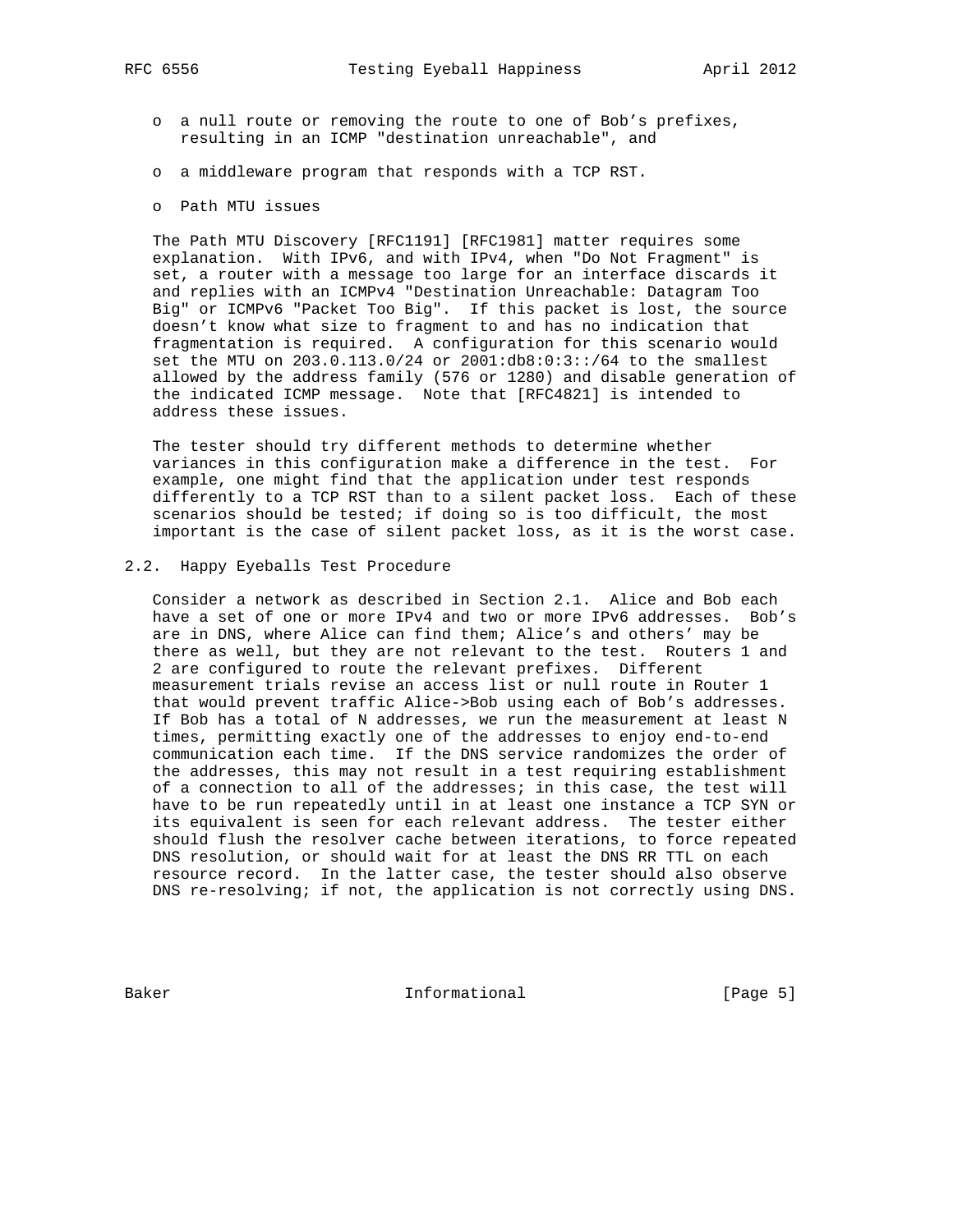This specification assumes common LAN technology with no competing traffic and nominal propagation delays, so that they are not a factor in the measurement.

 The objective is to measure the amount of time required to establish a session. This includes the time from Alice's initial DNS request through one or more attempts to establish a session to the session being established, as seen in the LAN trace. The simplest way to measure this will be to put a traffic analyzer on Alice's point of attachment and capture the messages exchanged by Alice.

|                      | DNS Server                                                                                                            | Alice |                                                        | <b>Bob</b>                                                |
|----------------------|-----------------------------------------------------------------------------------------------------------------------|-------|--------------------------------------------------------|-----------------------------------------------------------|
| 1.<br>2.<br>3.<br>4. | <--www.example.com A------<br><--www.example.com AAAA---<br>$---198.51.100.1---------$<br>$---2001:db8:0:2::1------>$ |       |                                                        |                                                           |
| 5.<br>б.<br>7.       |                                                                                                                       |       | $--TCP$ SYN, IPv6--->X<br>$--TCP$ SYN, IPv6--->X       | -***********                                              |
| 8.<br>9.             |                                                                                                                       |       | $--TCP$ SYN, IPv6--->X                                 | TCP 3wHS<br>Time                                          |
| 10.<br>11.<br>12.    |                                                                                                                       |       | $--TCP$ SYN, IPv4-------> <br>$<-TCP SYN+ACK, IPV4---$ | (any family)<br>$--TCP$ ACK, IPv4------->   <************ |

|  |  | Figure 2: Message Flow Using TCP |  |  |  |
|--|--|----------------------------------|--|--|--|
|--|--|----------------------------------|--|--|--|

 In a TCP-based application (Figure 2), that would be from the DNS request (line 1) through the first completion of a TCP three-way handshake (line 12), which is abbreviated "3wHS" above.

|     | DNS Server                            | Alice |                                                        | <b>Bob</b> |          |
|-----|---------------------------------------|-------|--------------------------------------------------------|------------|----------|
|     |                                       |       |                                                        |            |          |
| 1.  | $\leftarrow$ -www.example.com A------ |       |                                                        |            |          |
| 2.  | <--www.example.com AAAA---            |       |                                                        |            |          |
| 3.  | $---198.51.100.1--------$             |       |                                                        |            |          |
| 4.  | $---2001:db8:0:2::1------>$           |       |                                                        |            |          |
| 5.  |                                       |       |                                                        |            |          |
| б.  |                                       |       | $--UDP$ Request, IPv6-->X <---                         |            |          |
| 7.  |                                       |       | --UDP Request, IPv6-->X                                |            | first    |
| 8.  |                                       |       | --UDP Request, IPv6-->X                                |            | request/ |
| 9.  |                                       |       |                                                        |            | response |
| 10. |                                       |       | $--UDP$ Request, IPv4--->                              |            | success  |
| 11. |                                       |       | $\leftarrow$ UDP Response, IPv4--- $\left  \right $ <- |            |          |

Baker **Informational** [Page 6]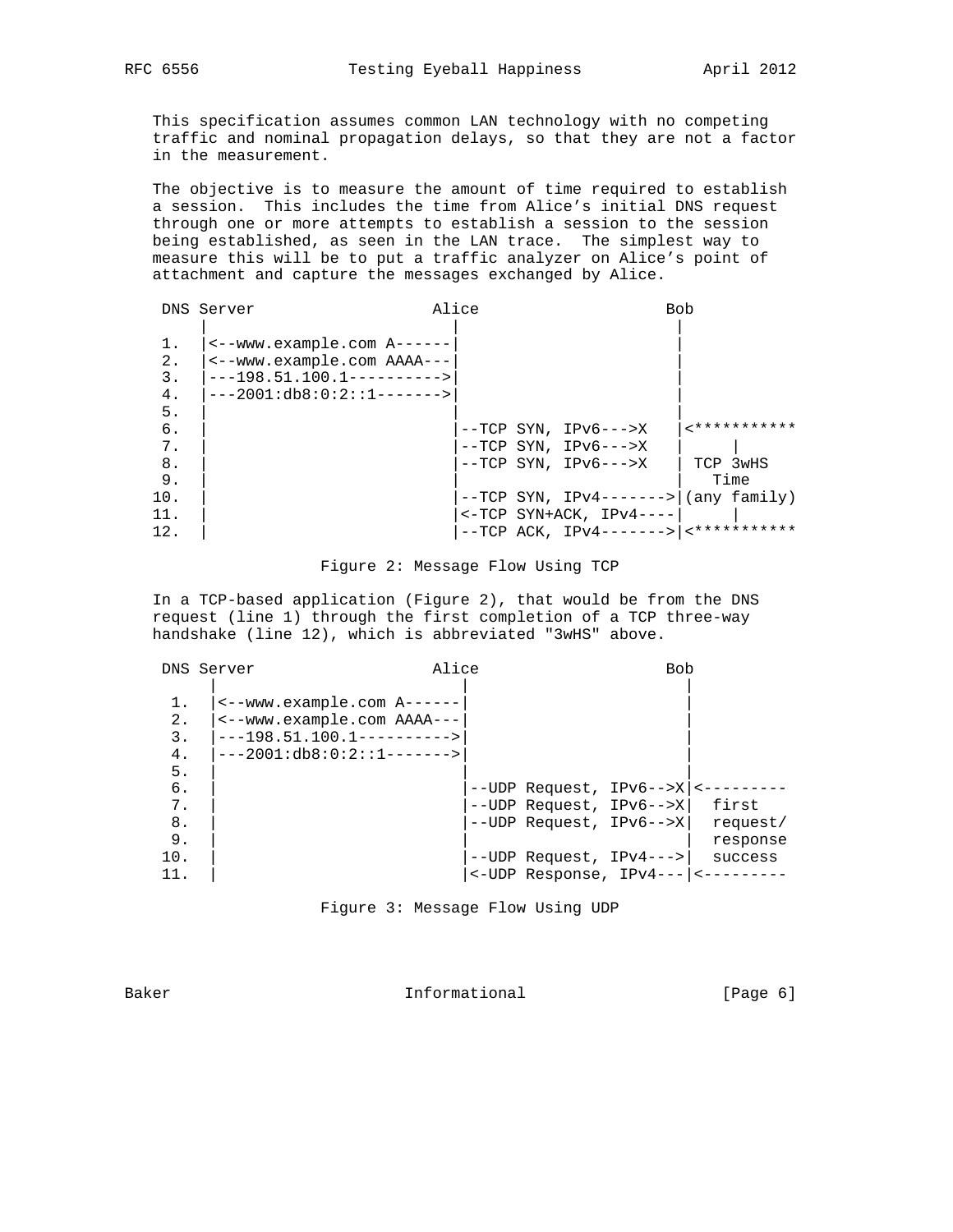In a UDP-based application (Figure 3), that would be from the DNS request (line 1) through one or more UDP Requests (lines 6-10) until a UDP Response is seen (line 11).

 When using other transports, the methodology will have to be specified in context; it should measure the same event.

2.3. Metrics for Happy Eyeballs

 The measurements taken are the duration of the interval from the initial DNS request until the session is seen to have been established, as described in Section 2.2. We are interested in the shortest and longest durations (which will most likely be those that send one SYN and succeed and those that send a SYN to each possible address before succeeding in one of the attempts), and the pattern of attempts sent to different addresses. The pattern may be simply to send an attempt every <time interval>, or it may be more complex; as a result, this is in part descriptive.

 ALL measurement events on the sending and receiving of messages SHALL be observed at Alice's attachment point and timestamps SHOULD be applied upon reception of the last bit of the IP information field. Use of an alternate timing reference SHALL be noted.

2.3.1. Metric: Session Setup Interval

Name: Session Setup Interval

 Description: The session setup interval MUST be the time beginning with the first DNS query sent (observed at Alice's attachment) and ending with successful transport connection establishment (as indicated in line 12 of Figure 2 and line 11 of Figure 3). This interval is defined as the session setup interval.

 This test will be run several times, once for each possible combination of destination address (configured on Bob) and failure mode (configured on Router 1).

 Methodology: In the LAN analyzer trace, note the times of the initial DNS request and the confirmation that the session is open as described in Section 2.2. If the session is not successfully opened, possibly due to Alice aborting the attempt, the Session Setup Interval is considered to be infinite.

Units: Session setup time is measured in milliseconds.

Baker **Informational** [Page 7]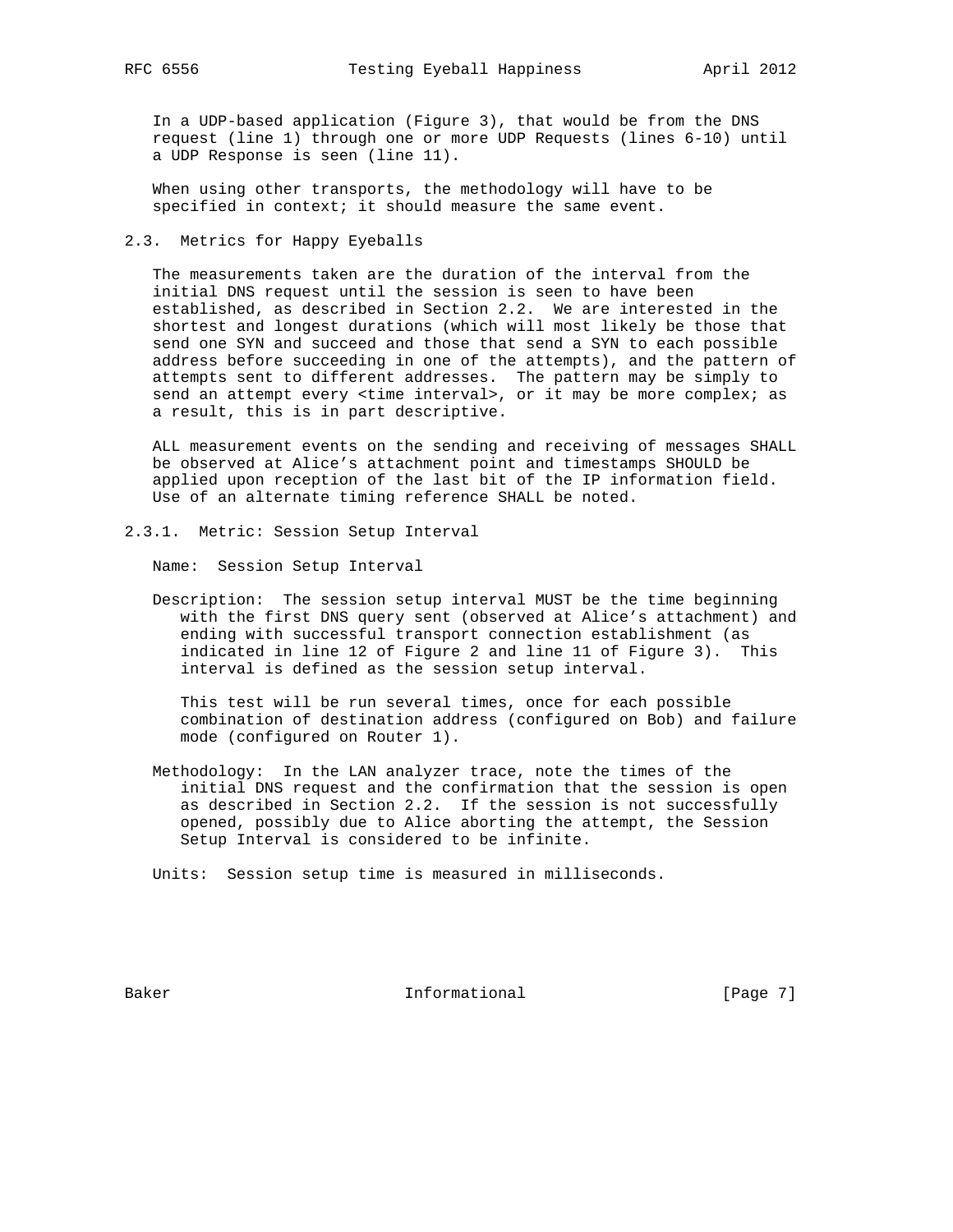Measurement Point(s): The measurement point is at Alice's LAN interface, both sending and receiving, observed using a program such as tcpdump running on Alice or an external analyzer.

- Timing: The measurement program or external analyzer MUST run for a duration sufficient to capture the entire message flow as described in Section 2.2. Measurement precision MUST be sufficient to maintain no more than 0.1 ms error over a 60-second interval. 1 part per million (ppm) precision would suffice.
- 2.3.2. Metric: Maximum Session Setup Interval

Name: Maximum Session Setup Interval

 Description: The maximum session setup interval is the longest period of time observed for the establishment of a session as described in Section 2.3.1.

Methodology: See Session Setup Interval.

Units: Session setup time is measured in milliseconds.

Measurement Point(s): See Session Setup Interval.

 Timing: The measurement program or external analyzer MUST run for a duration sufficient to capture the entire message flow as described in Section 2.2. Measurement precision MUST be sufficient to maintain no more than 0.1 ms error over a 60-second interval. 1 ppm precision would suffice.

2.3.3. Metric: Minimum Session Setup Interval

Name: Minimum Session Setup Interval

- Description: The minimum session setup interval is the shortest period of time observed for the establishment of a session.
- Methodology: See Session Setup Interval.
- Units: Session setup time is measured in milliseconds.

Measurement Point(s): See Session Setup Interval.

 Timing: The measurement program or external analyzer MUST run for a duration sufficient to capture the entire message flow as described in Section 2.2. Measurement precision MUST be sufficient to maintain no more than 0.1 ms error over a 60-second interval. 1 ppm precision would suffice.

Baker Informational [Page 8]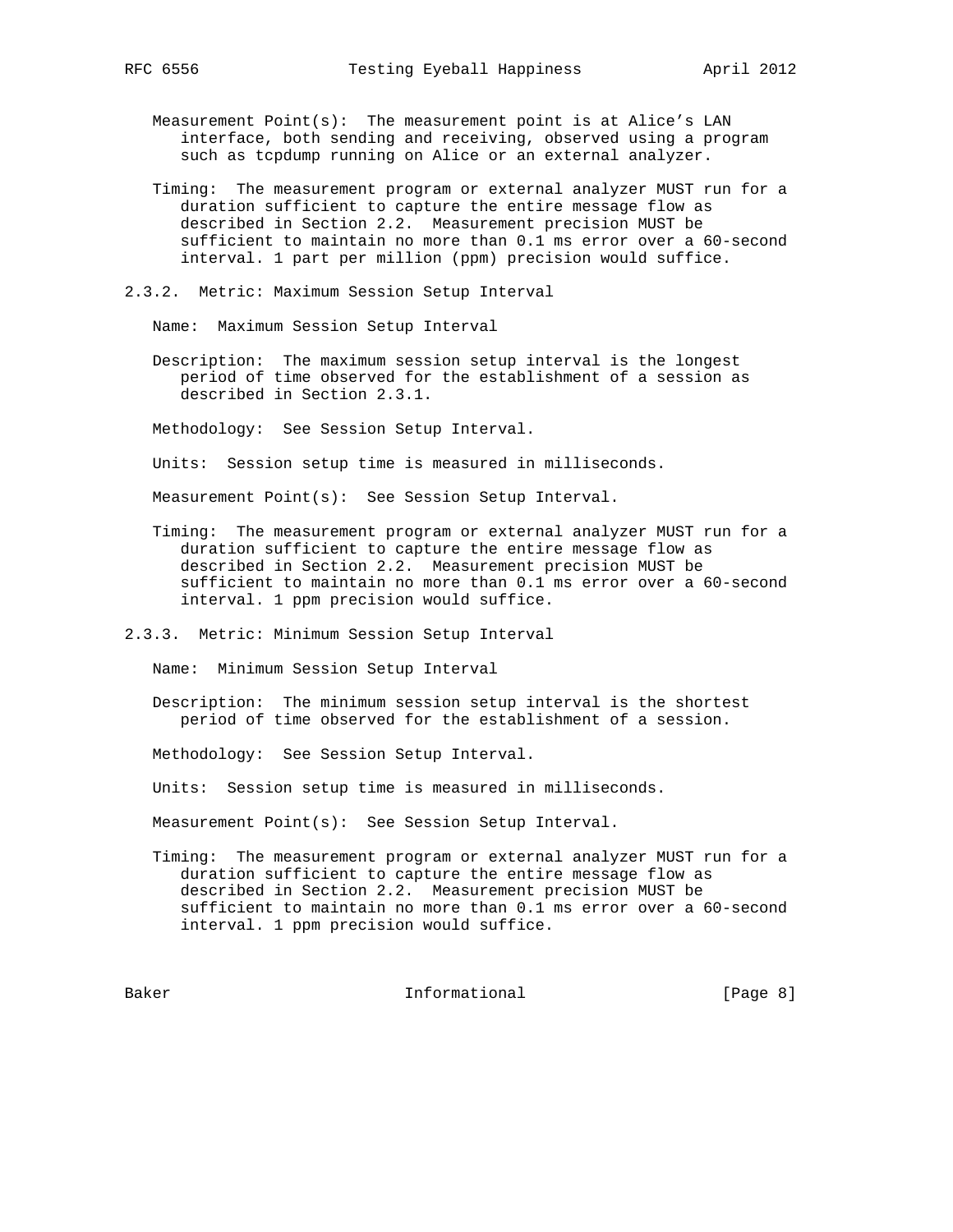- 
- 2.3.4. Descriptive Metric: Attempt Pattern

Name: Attempt pattern

- Description: The Attempt Pattern is a description of the observed pattern of attempts to establish the session. In simple cases, it may be something like "Initial TCP SYNs to a new address were observed every <so many> milliseconds"; in more complex cases, it might be something like "Initial TCP SYNs in IPv6 were observed every <so many> milliseconds, and other TCP SYNs using IPv4 were observed every <so many> milliseconds, but the two sequences were independent." It may also comment on retransmission patterns if observed.
- Methodology: The traffic trace is analyzed to determine the pattern of initiation.

Units: milliseconds.

- Measurement  $Point(s)$ : The measurement point is at Alice's LAN interface, observed using a program such as tcpdump running on Alice or an external analyzer.
- Timing: The measurement program or external analyzer MUST run for a duration sufficient to capture the entire message flow as described in Section 2.2. Measurement precision MUST be sufficient to maintain no more than 0.1 ms error over a 60-second interval. 1 ppm precision would suffice.
- 3. Security Considerations

This note doesn't address security-related issues.

4. Acknowledgements

 This note was discussed with Dan Wing, Andrew Yourtchenko, and Fernando Gont. In the Benchmark Methodology Working Group, Al Morton, David Newman, Sarah Banks, and Tore Anderson made comments.

- 5. References
- 5.1. Normative References
	- [RFC2119] Bradner, S., "Key words for use in RFCs to Indicate Requirement Levels", BCP 14, RFC 2119, March 1997.
	- [RFC6555] Wing, D. and A. Yourtchenko, "Happy Eyeballs: Success with Dual-Stack Hosts", RFC 6555, April 2012.

Baker Informational [Page 9]